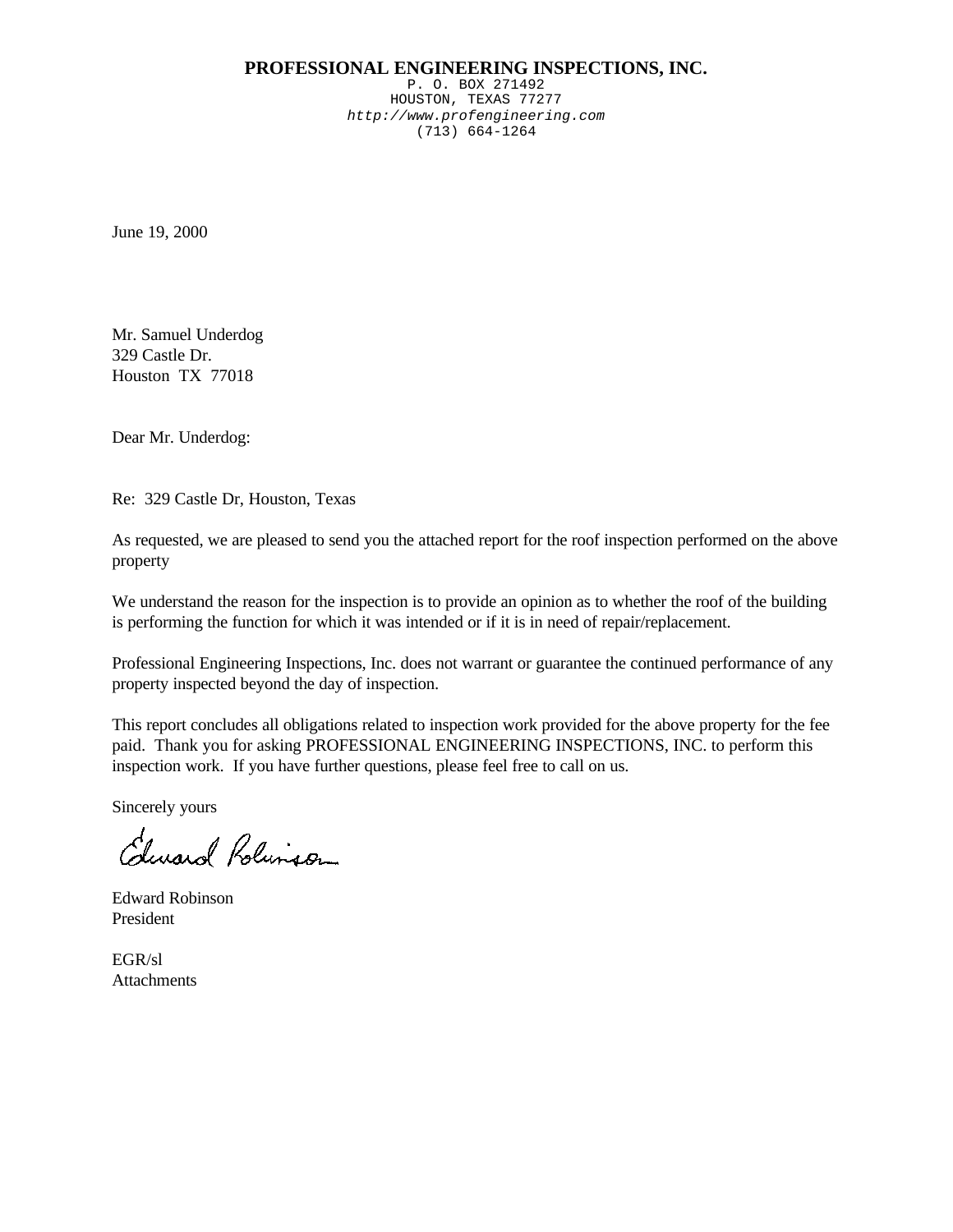## **PROFESSIONAL ENGINEERING INSPECTIONS, INC.**

P. O. BOX 271492 HOUSTON, TEXAS 77277 *http://www.profengineering.com* (713) 664-1264

ROOF INSPECTION REPORT Mr. Samuel Underdog 329 329 Castle Dr. Houston, Texas June 19, 2000

#### I. INTRODUCTION

### A. Property Description

The property inspected is a house, having brick veneer and wood siding, and single-ply membrane and standing seam metal roof. We understand the age of the roof to be 50 years.

### B. Purpose

The primary purpose of this inspection was to provide an opinion as to whether the roof of the building is performing the function for which it was intended, or if it was in need of repair. In addition, the inspection was to provide insight into the overall condition of the roof and provide information relating to the normal remaining life expectancy.

C. Scope

The scope of this inspection included visual observations of only those portions of the roof components readily visible, without moving or removing items causing visual obstruction. Observations were made at the exterior and interior of the structure, including the attic from the readily accessible interior and the roof from the surface.

## II. ROOF DATA

### A. ROOF OPINION

The quality of workmanship indicated in the installation of the single-ply roof was considered below normal. The most significant defect being the use of roofing compound improperly applied at the interfaces at the edges of the roofing membrane. Several locations where roofing compound was used were showing evidence of failure at some locations. There is a need for further investigation to determine the extent of repairs which may be necessary if flashings have not been properly installed where roofing compound has been applied. The number and degree of observations of incomplete, improper, or defective workmanship that are listed in this report are the basis for this opinion.

# B. ROOF OBSERVATIONS

The following observations are presented to provide a basis for the opinions that are stated above. The list of observations should not be considered a total list of irregularities, but a representative list of items considered or existing at the time of the inspection.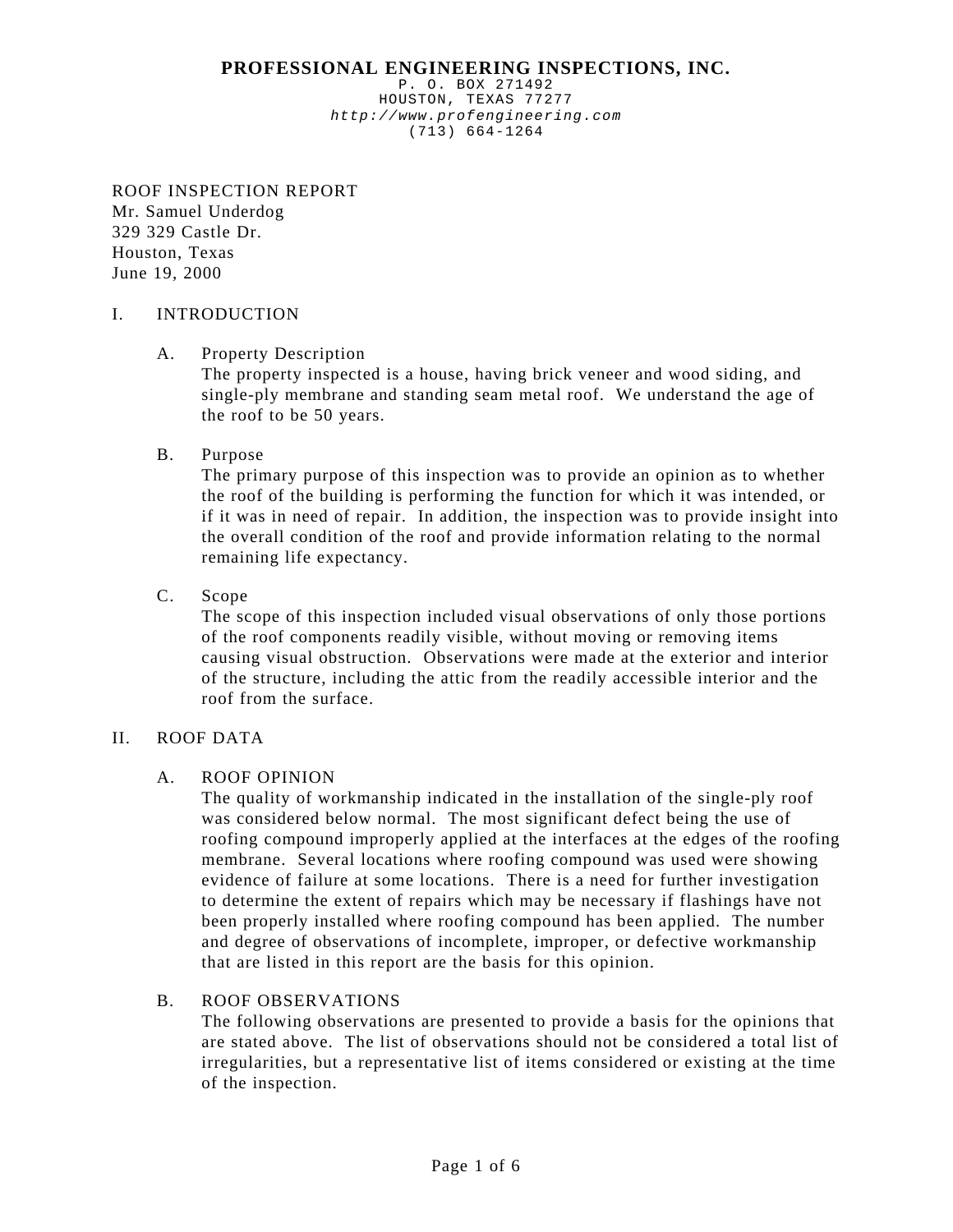- 1. Most single ply built-up type roofs with mineral coating have a life expectancy of 10 to 20 years, with an average life of 15 to 18 years. We understand the age of this roof to be less than 1 year.
- 2. A significant amount of debris was observed on the roof. Debris collecting on the roof surface can lead to premature failure and possible leakage.
- 3. Some evidences of roof leaks, current or previous, were observed in the form of ceiling stains at the southeast bedroom closet and at the southeast bedroom; nail pulls at the gameroom ceiling; paint spalling at the exercise room and at the roof overhang at the west side of the exercise room; seam bulges at the southwest bedroom; sheetrock patches at the southeast bedroom; and spalling paint at the southwest corner of the skylight at the kitchen. You should make further inquiry as to the status of these evidences of roof leaks. You are cautioned that other evidences of roof leaks may exist which were not detected at the time of this inspection.
- 4. It was indicated that stains in the ceiling of the game room occurred as a result of previous leaks at skylights that had existed in the gameroom area; however, the skylights had been removed and covered with roofing material. The patches in the sheetrock ceiling were visible at these locations.
- 5. There were no covers at the drain openings at the roof surface, and the drains were observed to be filled with a significant amount of debris at many locations. Clogging of these drains will allow water to pond on the roof surface and increases the potential for water penetration through the roof.
- 6. Roofing compound had been used at a significant number of locations, including: at the roof-to-wall interfaces at the area over the dinette and at the perimeter of the upper flat roof sections adjacent to the atrium, along the sides of the living room, at duct penetrations at the roof surface, at all of the skylights installed through the flat roof single-ply membrane, and at the interfaces between the roof and the edge flashings. Roofing compound is not normally necessary if the roof system is properly installed and sealed to the edge flashings, and it is very abnormal on a newly installed roof. Significant amounts of roofing compound had been applied at most locations, making it difficult or impossible to view the flashings in most areas in order to determine how the interfaces were made. Since there is a concern regarding the quality of these interfaces, further investigation to determine if flashings were installed and if there is a need for repair should be performed and will require removal of the roofing compound..
- 7. There was an edge flashing joint separating at the northeast corner of the roof over the dinette, which may allow water penetration through the roof membrane. Normally, all joints in metal edge flashings are sealed and secured together using mechanical fasteners to prevent the joints from separating and allowing water penetration through the membrane.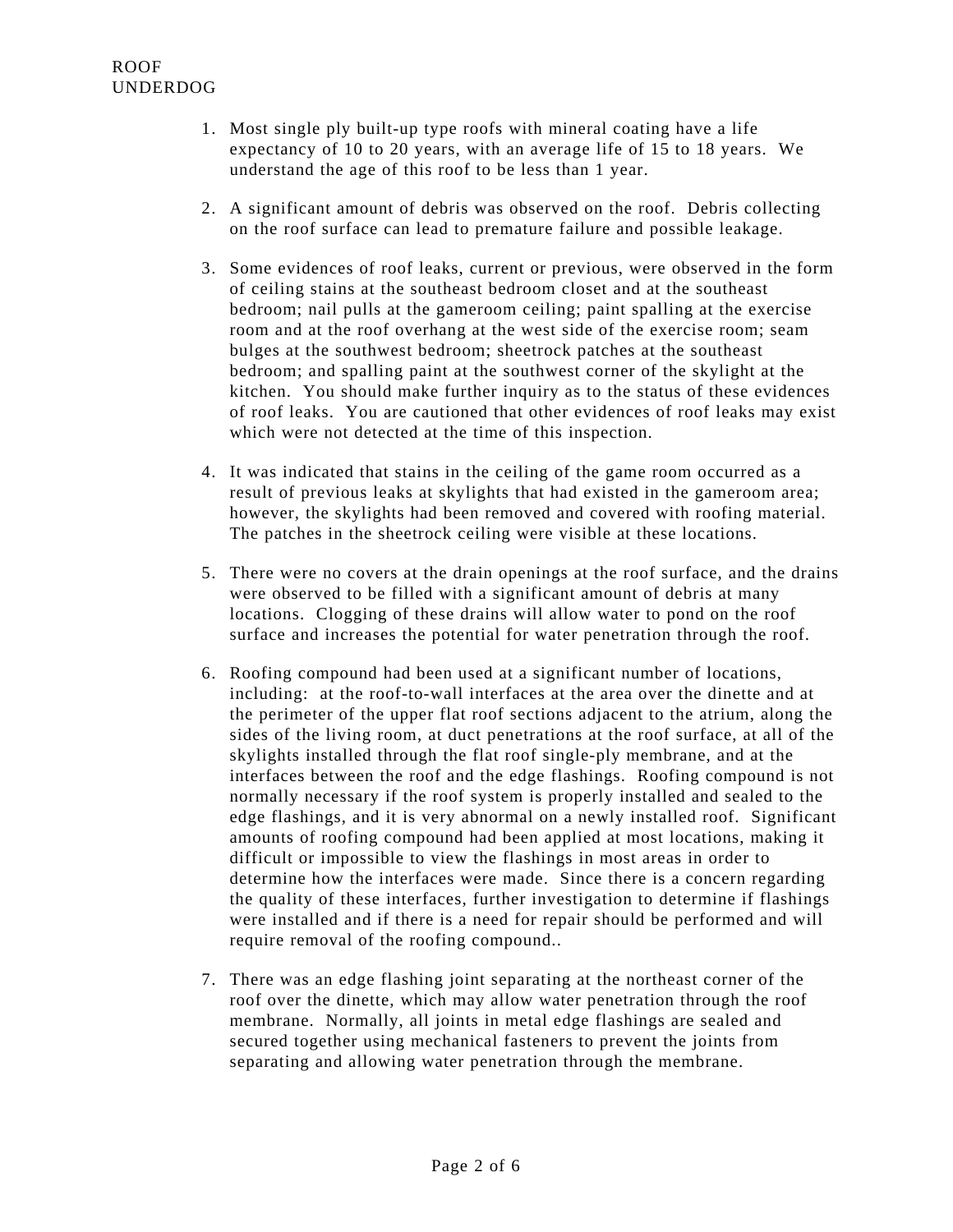- 8. The roof membrane and/or roofing compound were separating from the edge flashing at locations, including along the west side of the garage. This may create a potential for water penetration into the building and should be repaired.
- 9. Drip stains were observed over the south windows at the dining room. Drip stains of this type over windows are sometimes an indication of water penetration through the edge of the roof.
- 10. Skylight lenses were cracked in the kitchen. Replacement of the skylight lenses may become necessary if the cracks leak.
- 11. Wood flooring was observed to be loose at the east end of the hall and in the area of the living room. Loose wood flooring is sometimes an indication of water penetration. Evidences of water penetration may have been related to past or current roof leaks.
- 12. Patches were observed in the soffit adjacent to the study. This is an indication of previous water penetration through the roof.
- 13. Water was observed to be standing at the roof surface at a few locations, including: along the east side of the gameroom, at the east area of the roof over the southwest bedroom and adjacent to the air conditioning equipment at the north side of the east roof. Some standing water is not considered unacceptable; however, significantly low areas are normally corrected prior to installing the roof surface in order to prevent water from standing, especially around drains. The depth of the water in the area of the east roof was considered to be slightly more than normal.
- 14. The roof decking appeared to be uneven in some areas at the roof, with the most significant areas occurring over the kitchen. At some areas, popping of the roof decking could be heard when stepping across the roof, indicating that the underlayment may not have been securely fastened in place. These irregularities can result in premature wear at the roof surface.
- 15. The roofing compound applied at some of the skylights was separating from the sides of the skylights, leaving large gaps that were accumulating water. Locations included: at the skylight at the kitchen and at the skylight over the master bedroom area at the east roof. Investigation to determine if these locations are properly flashed is recommended since the openings were holding water.
- 16. Counterflashings had not been replaced at the fireplace flues of the study or living room. The counterflashings appeared to have been bent up during installation of the roof, tearing at the corners, and had not been pushed back down and folded at the corners to prevent water penetration. Roofing compound had been applied at the corner joints, but the roofing compound will probably dry out in the future and allow water penetration to occur.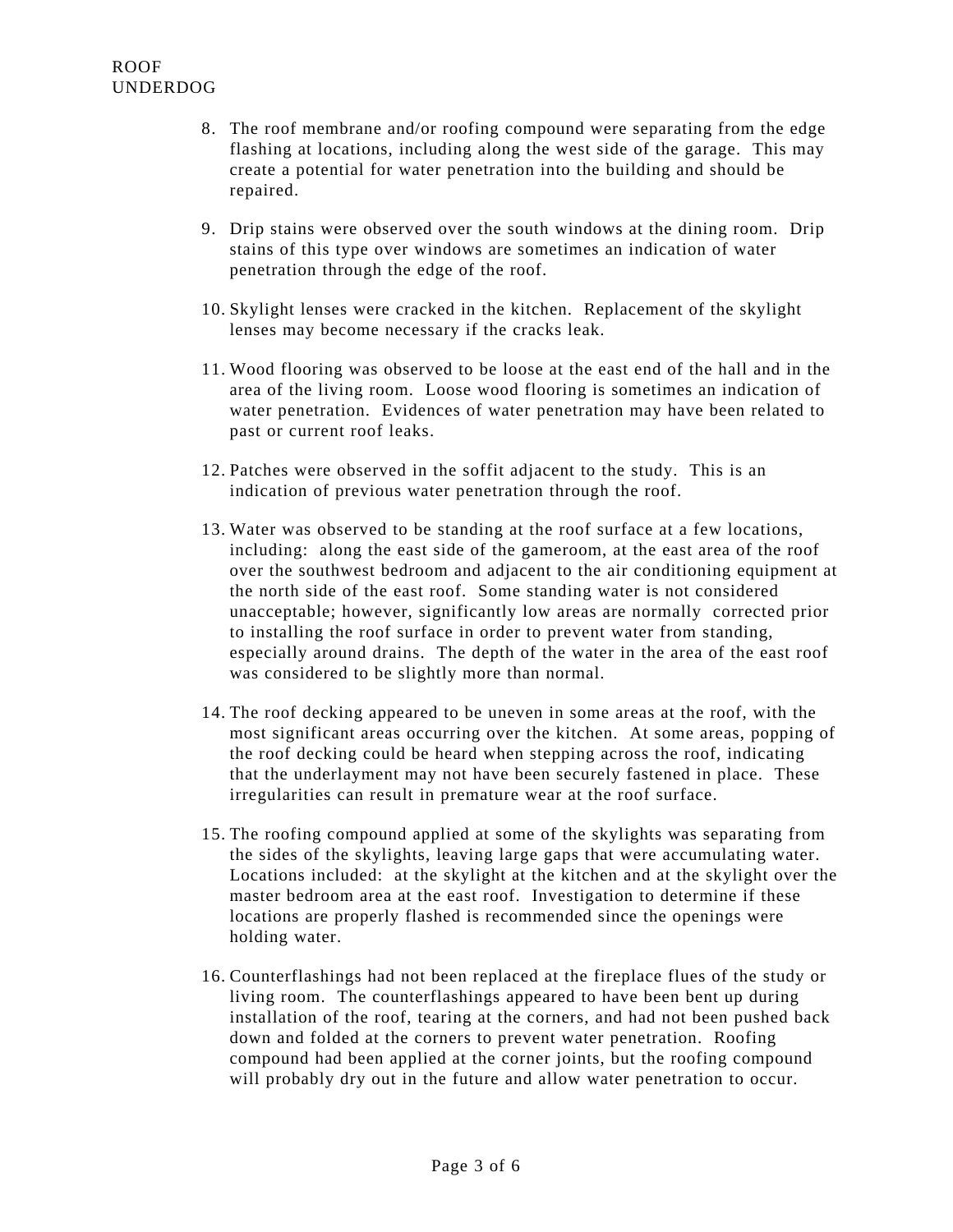- 17. There was no counterflashing installed between the upper section of roof and the fireplace flue over the living room, and the roofing compound used at this joint was beginning to separate. A counterflashing and flashing should be installed at this location.
- 18. There was a gap between the roof and the edge flashing at the southeast corner of the screened porch and at the southwest corner of the living room that should be repaired to prevent potential water penetration through the roof.
- 19. Wrinkles existed in the roof membrane where it was secured down to the edge flashing along the south side of the roof over the living room. In some cases, these wrinkles could result in water penetration if they were not sufficiently sealed during the process of heating them down to the edge flashing. It is considered poor practice to allow the wrinkles to occur.
- 20. There was a section of roofing along the south side of the roof over the living room at the southeast corner that did not appear to have any mineral coat protection. This may have occurred as a result of the end section of a roll being used at this location. This section may wear prematurely.
- 21. There were gaps at the joints in the edge flashing at some locations where mechanical fasteners had not been used and the joints had been poorly sealed. These joints are normally sealed or soldered together and secured together using mechanical fasteners to prevent them from separating due to temperature changes in the roof surface and flashings. As the roof becomes older and more brittle, tearing of the roof membrane may occur at these joints, which could allow water penetration. Water penetration may also occur where gaps exist at the joints.
- 22. There appeared to be a section of metal flashing improperly installed at the east end of the parapet wall adjacent to the air conditioning unit at the east roof. Further investigation of this installation will require removal of some roofing compound to determine the best method for repair of the flashing. The flashing appeared to extend up through the roofing compound.
- 23. There were no vibration pads or protective pads placed below the supports of some of the air conditioning equipment at the roof surface. This could allow the air conditioning equipment to wear holes through the surface of the roof.
- 24. There was evidence of an old roof under the new roof at the small sections of roof adjacent to the atrium at the east and west sides of the atrium. This was indicated by old gravel guard flashing observed below the new flashing around the edges of the roof.
- 25. There was a soft spot in the roof adjacent to the air conditioning ducts at the east area of the roof at the parapet wall that may indicate a blister or soft decking. This should be further investigated to determine if there is a need for repair.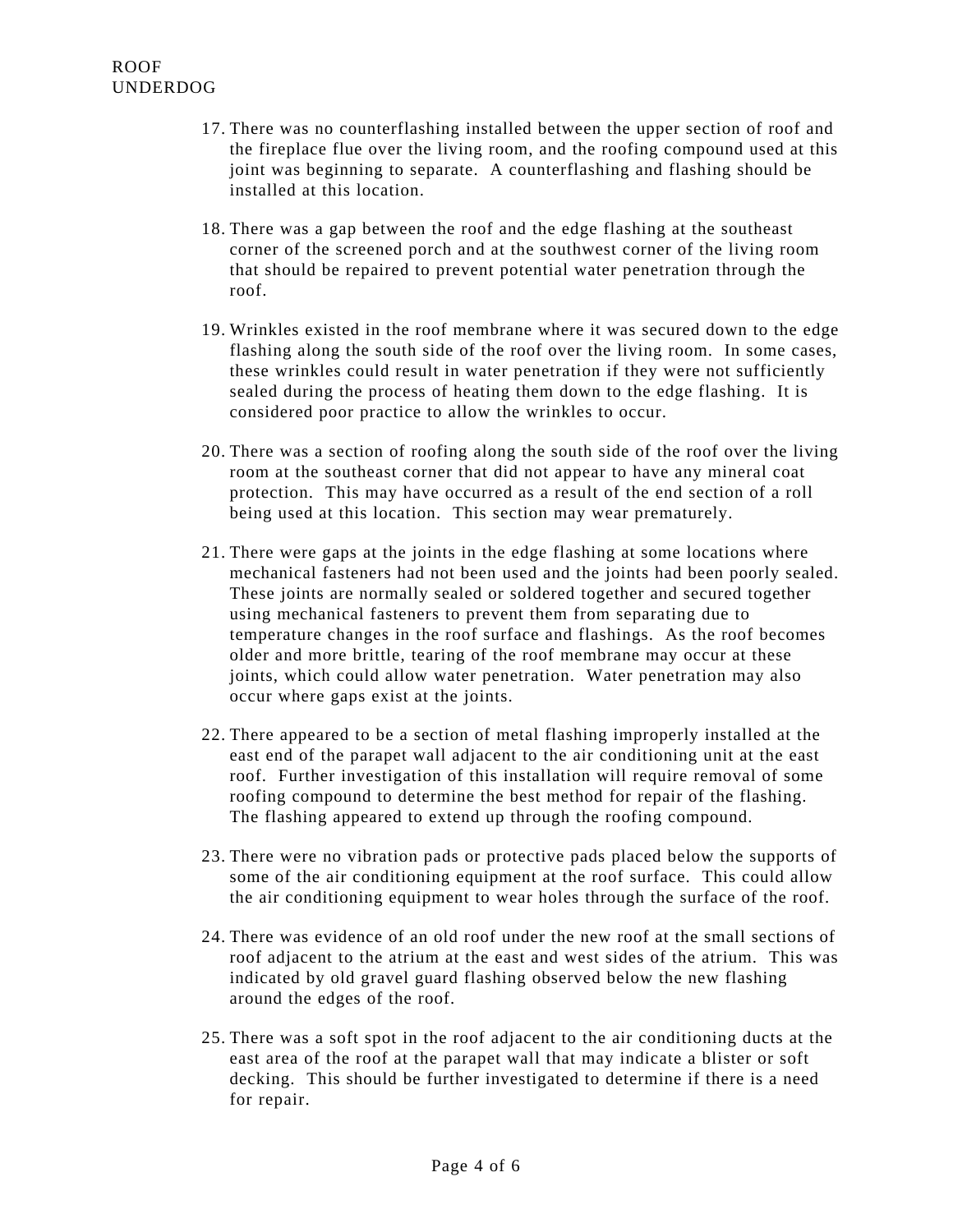- 26. Significant amounts of roofing compound had been applied around the duct penetrations. If properly flashed, the duct penetrations do not require roofing compound, which may indicate previous problems with water penetration at these locations.
- 27. There was a fish-mouth opening in the roof membrane where the joint was poorly made. Openings such as this where wrinkles exist may allow water penetration.
- 28. Locations where roofing compound has been applied to the wood siding at the interface to the roof creates a potential for water penetration. Water penetrating the joints in the siding may be sealed behind the siding at its lower edge, creating a potential for wood rot.
- 29. Additional information may be obtained by having the roof inspected by the roofing membrane manufacturer to ensure it was installed to all the manufacturer's required specifications. A roof not meeting the roofing manufacturer's specifications may not be covered under the manufacture's warranty.

### III. RECOMMENDATIONS

The following recommendations are not to be considered a specific design, but guidelines that should be utilized in developing a specific design to correct the irregularities noted in the observations portion of this report.

- A. It is recommended that you consult with a qualified roofing company to make repairs to the roof, as discussed above, as well as any other repairs which may be considered necessary.
- B. The debris build-up on the roof should be removed to prevent it from holding moisture, which can lead to premature failure of the roof. It is also possible for the debris to wash to a valley and cause leakage.
- C. The gutters were observed to be filled with debris; cleaning is suggested.
- D. Locations where roofing compound has been applied and where flashings normally exist should be investigated to ensure flashings have been properly installed. Roofing compound is not considered an acceptable long-term replacement for properly installed flashing.
- E. A counterflashing should be installed at the fireplace flue interface to the roof.

### IV. SPECIAL NOTICE

Opinions and comments contained in this report are based on observations of apparent condition and performance of the roof of the building inspected. Performance and condition standards are based on knowledge gained through experience and professional studies of the inspector. Opinions related to compliance with specifications, legal, and/or code requirements are specifically excluded as being a part of our agreement to perform this inspection. There is no guarantee or